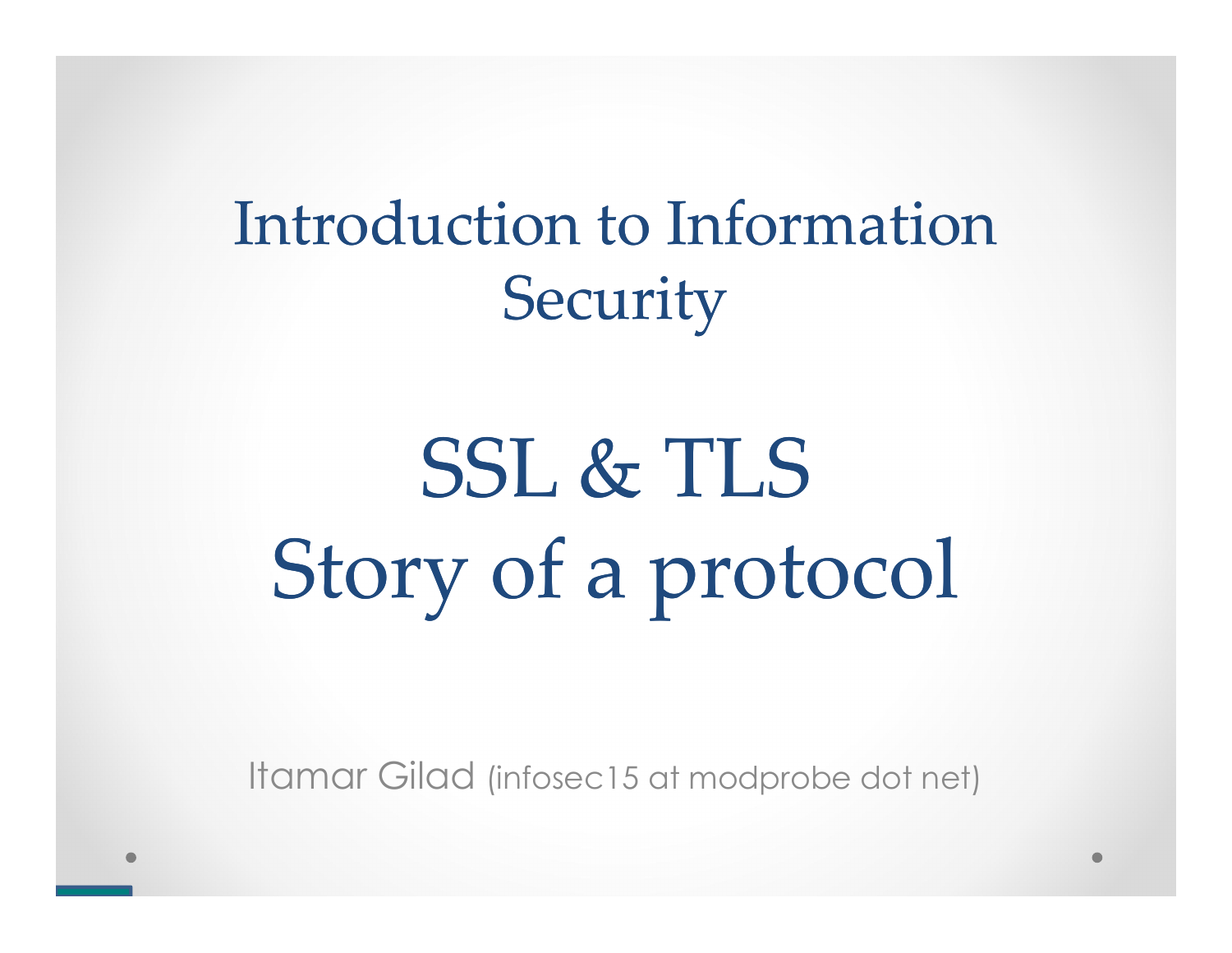## Motivations for SSL/TLS

- Military & state secrets
- Medical & "regular" business confidential information
- Online banking & online shopping
- Secure access to online services (webmail, social networks and many different cloud services)
- Protecting against phishing attacks, traffic manipulation, cookie stealing and many other forms of attack
- Basic privacy Who did I speak to, when, about what and why?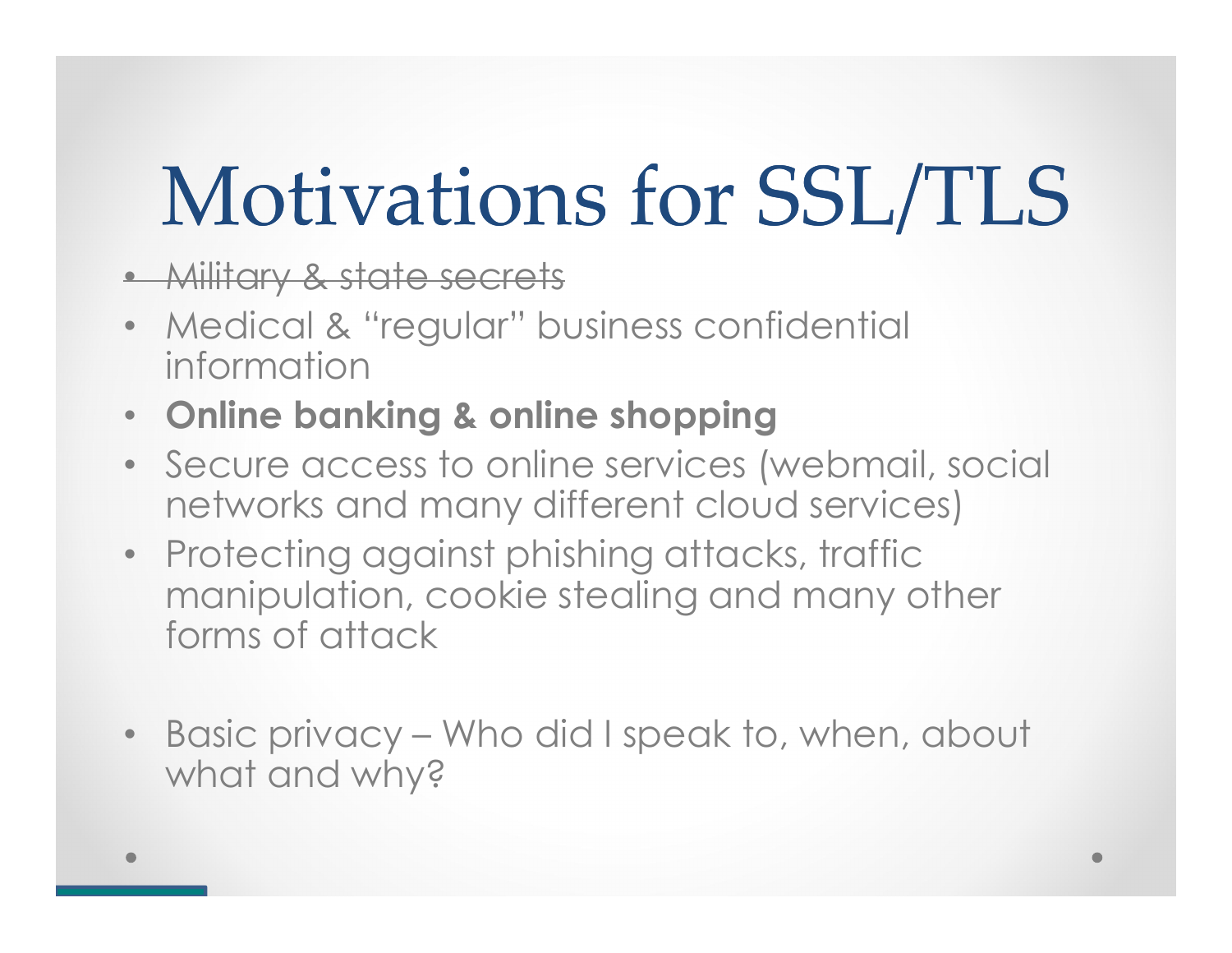## Definitions & History

- HTTPS = HTTP Secure ("HTTP over SSL")
- SSL = Secure Socket Layer
	- o 1.0 <created by Netscape, never released>
	- $0.201995$
	- o 3.0 1996 (comprehensive re-design!)
	- o superseded by TLS, but v3 was often enabled and used until 2014 (!)
- TLS = Transport Layer Security
	- o v1.0 (1999)
	- o v1.1 (2006)
	- o v1.2 (2008) current stable version
	- $\circ$  v1.3 (2015?) draft status
- Leading implementations
	- o S-Channel (Windows)
	- o OpenSSL, LibreSSL (community fork), BoringSSL (fork by Google)
	- o GnuTLS (Linux and others)
	- o Mozilla NSS (Many), BouncyCastle (Java, C#, etc.), many more…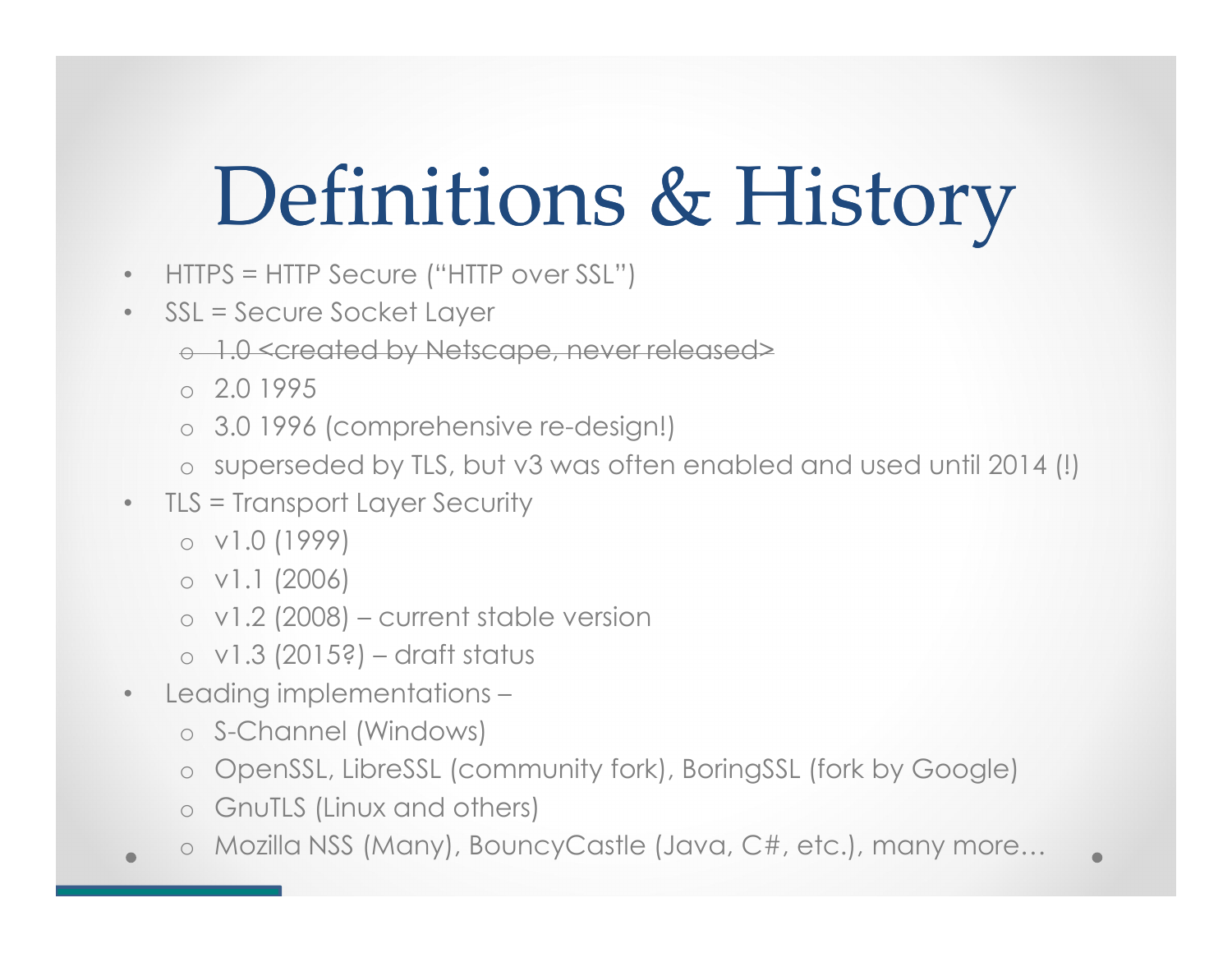# Early SSL History

- Leading design criteria: protection against a passive attacker
- Simplified session stages
	- o Alice & Bob exchange session keys using Diffie-Hellman / RSA
	- o They also negotiate a symmetric cipher algorithm they both can use
	- o Alice uses her session key to encrypt connection data, and sends her data to Bob
	- o Bob does the same in the other direction
	- o And they both lived happily ever after…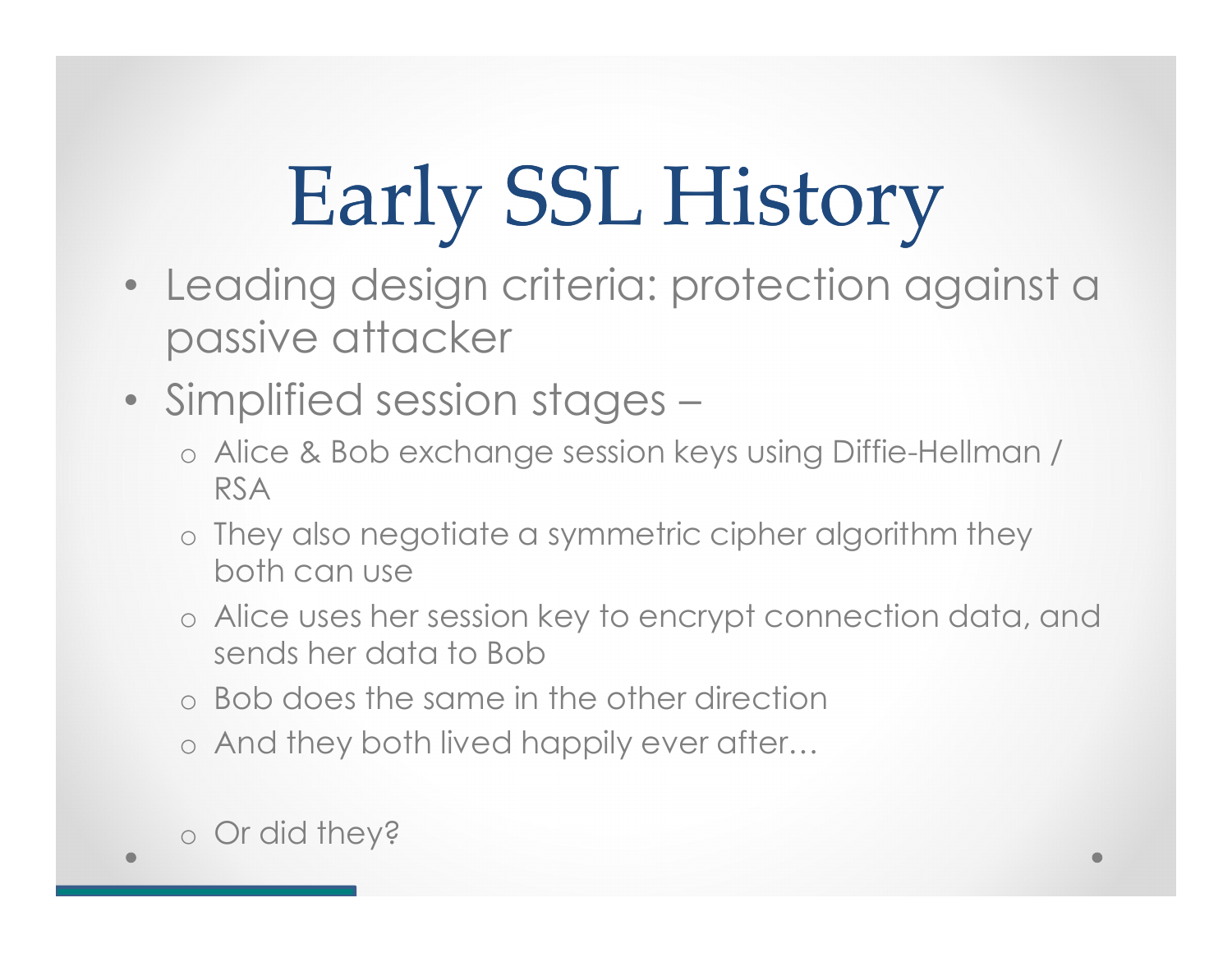## Eve is Passive-Aggressive

- Turns out that Eve can perform a MITM (Man-In-The-Middle) attack
	- o Eve can pretend to be Bob as far as Alice is concerned
	- o Eve can pretend to be Alice as far as Bob is concerned
	- o Therefore Eve can place herself in the middle of the connection in a transparent manner, and have access to the secret contents of the communication
- These attacks are not theoretical. They can be carried out –
	- o By a rogue sys-admin / ISP / Internet exchange
	- o By a malicious/compromised user on the local network
- The key issue is a lack of authentication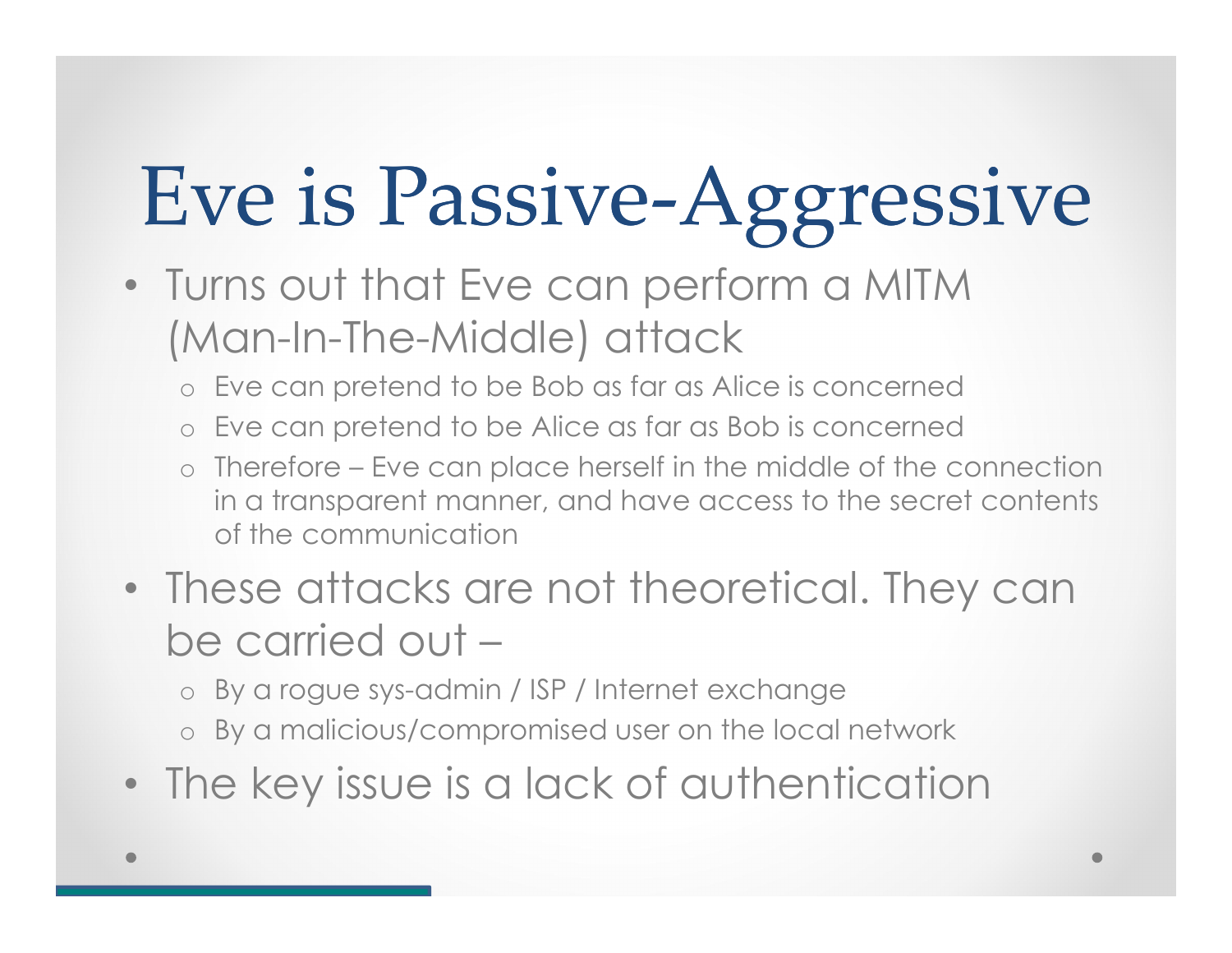#### Solutions to the MITM Issue

- Have a pre-shared secret between both parties!
- But that's really hard...
- Solution: Authenticate using a common third party both sides can trust
- And thus, the CA (Certificate Authority) model was born
- Basic concept
	- o Alice trusts the CA
	- Bob presents a certificate to Alice, signed by the CA
	- o Alice and Bob use information from the certificate to set up an authenticated session
	- o Eve can no longer MITM, because Alice will know and promptly terminate the session
	- o (Often, only the server will be authenticated explicitly, but there is support
	- for client authentication as well)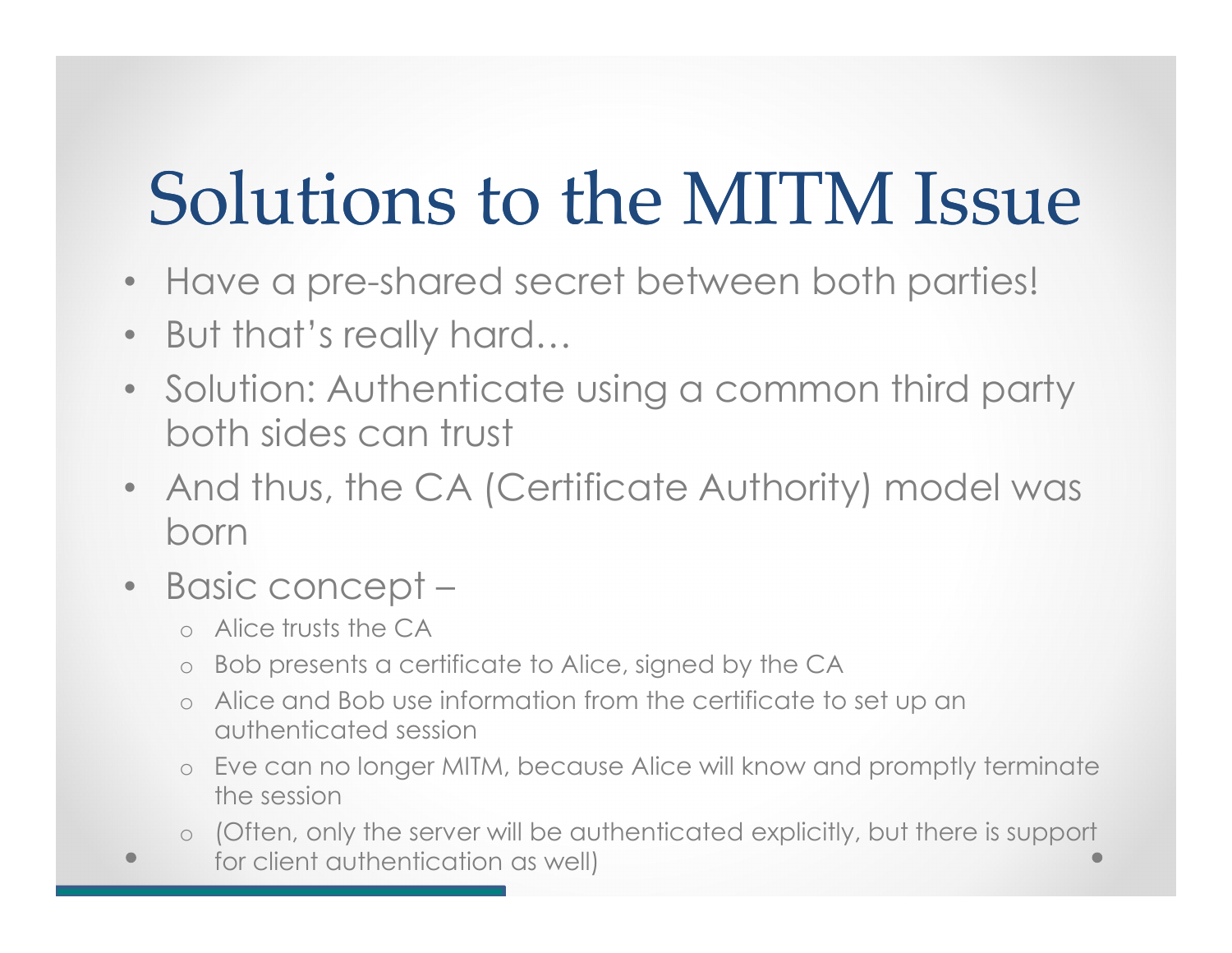#### More CAs



 $\bullet$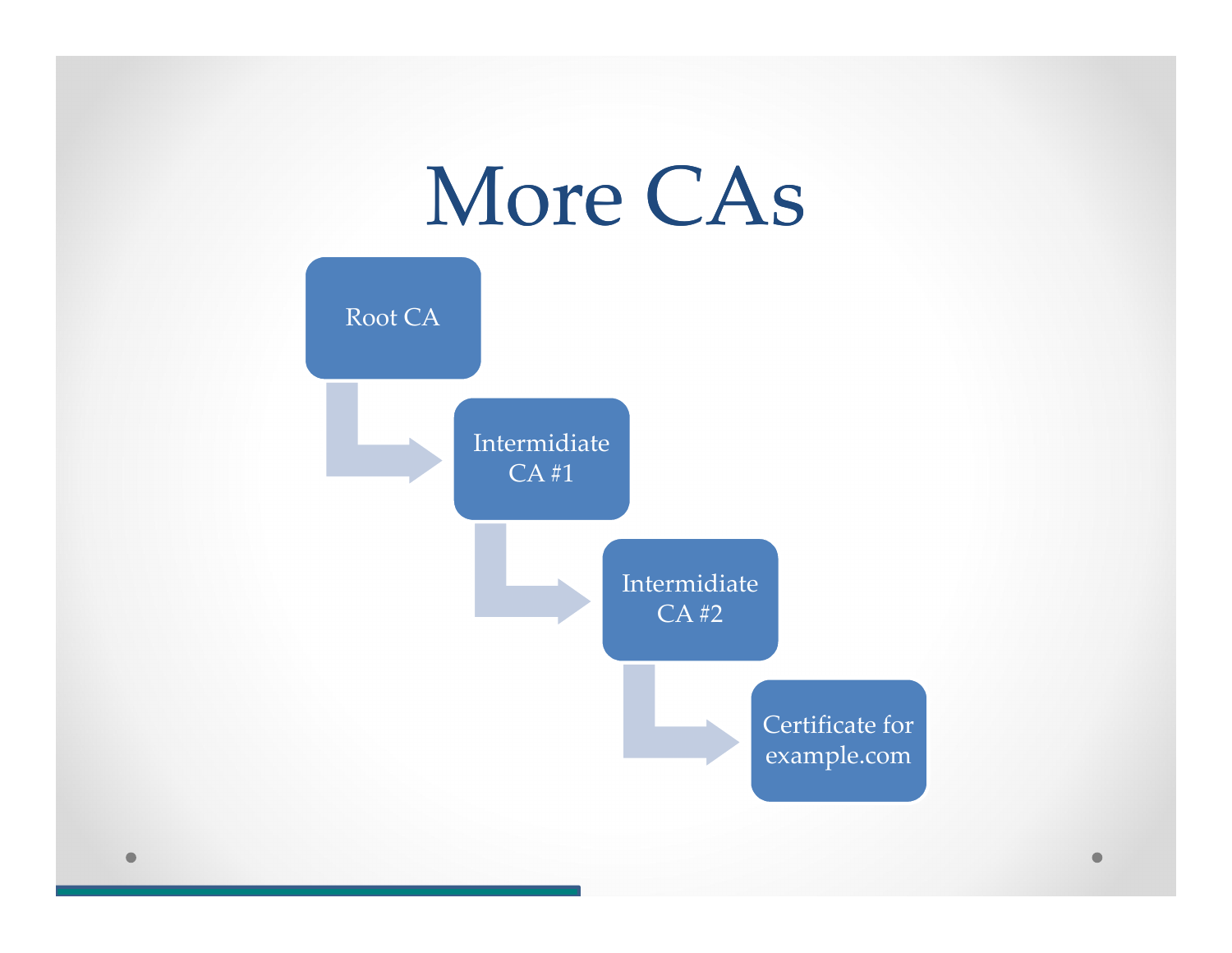## Being a CA is hard

- Problem
	- o As a CA, you have to verify each certificate request and stake your reputation on it
- Solution
	- o More CAs were created
	- o New, more thorough validation standards added (EV = Extended Validation)
	- o CAs delegated further. Most OS and browsers will trust 10-100 root CAs out of the box, and 100-1000 CAs implicitly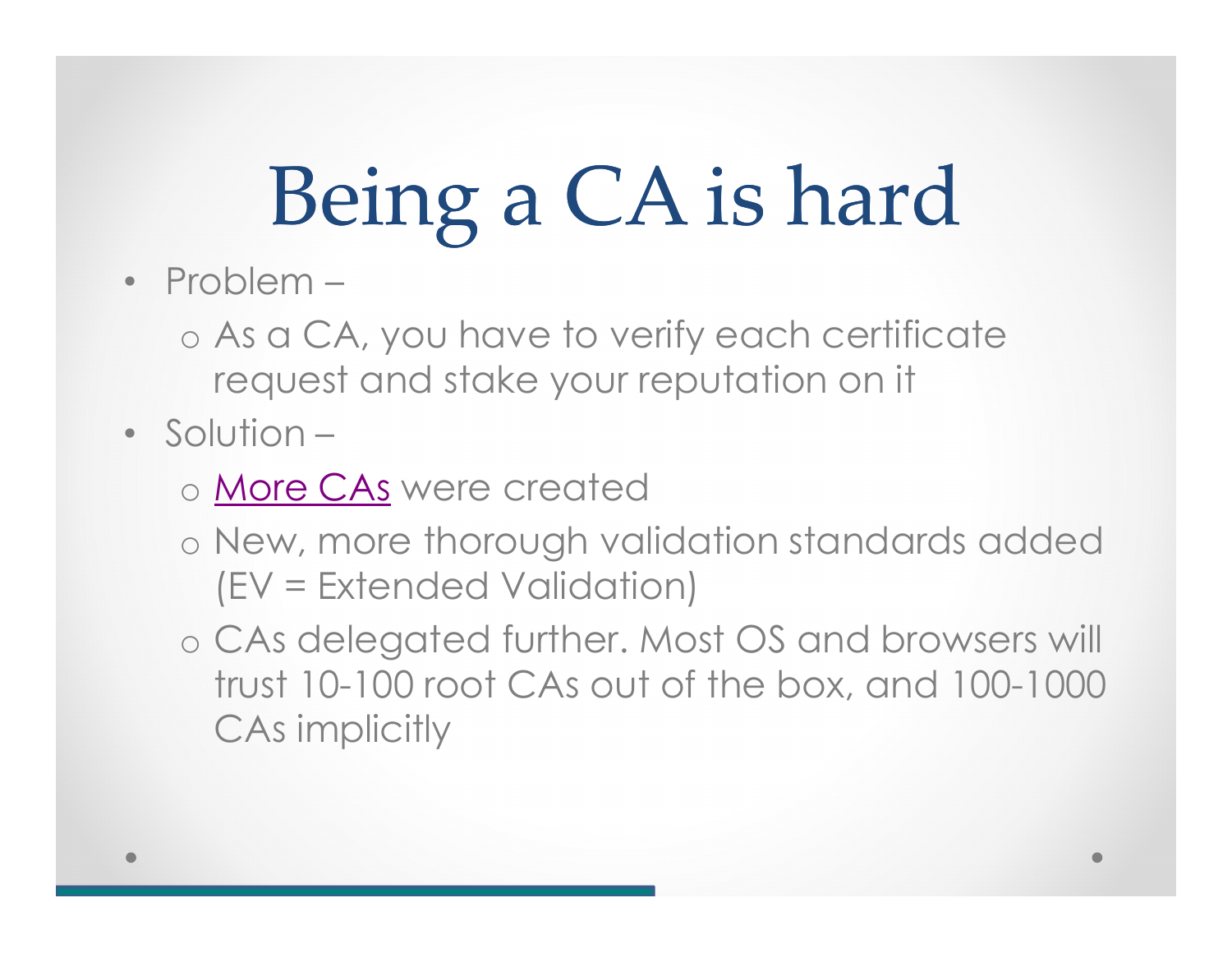| <b>Bugzilla@Mozilla</b>                                                                                                                                                                                                                               |                | New Account   Log In   Forgot Password | mozilla            |
|-------------------------------------------------------------------------------------------------------------------------------------------------------------------------------------------------------------------------------------------------------|----------------|----------------------------------------|--------------------|
| <b>Browse</b><br>Search<br>Home<br><b>New</b><br><b>Search</b>                                                                                                                                                                                        | [help] Reports | <b>Product Dashboard</b>               |                    |
| Honest Achmed 2011-04-06 02:31:02 PDT                                                                                                                                                                                                                 |                |                                        | <b>Description</b> |
| Mozilla/5.0 (Windows; U; Windows NT 5.1; en-GB; rv:1.9.2.16) Gecko/20110319<br>User-Agent:<br>Firefox/3.6.16<br>Build Identifier:                                                                                                                     |                |                                        |                    |
| This is a request to add the CA root certificate for Honest Achmed's Used Cars and Certificates.<br>The<br>requested information as per the CA information checklist is as follows:                                                                   |                |                                        |                    |
| 1. Name                                                                                                                                                                                                                                               |                |                                        |                    |
| Honest Achmed's Used Cars and Certificates                                                                                                                                                                                                            |                |                                        |                    |
| 2. Website URL                                                                                                                                                                                                                                        |                |                                        |                    |
| www.honestachmed.dyndns.org                                                                                                                                                                                                                           |                |                                        |                    |
| 3. Organizational type                                                                                                                                                                                                                                |                |                                        |                    |
| Individual (Achmed, and possibly his cousin Mustafa, who knows a bit about computers).                                                                                                                                                                |                |                                        |                    |
| 4. Primary market / customer base                                                                                                                                                                                                                     |                |                                        |                    |
| Absolutely anyone who'll give us money.                                                                                                                                                                                                               |                |                                        |                    |
| 5. Impact to Mozilla Users                                                                                                                                                                                                                            |                |                                        |                    |
| Achmed's business plan is to sell a sufficiently large number of certificates as quickly as possible in<br>order to become too big to fail (see "regulatory capture"), at which point most of the rest of this<br>application will become irrelevant. |                |                                        |                    |
| Kyle Hamilton 2011-04-13 13:49:27 PDT                                                                                                                                                                                                                 |                |                                        | <b>Comment 1</b>   |

Honest Achmed is at least more honest than Comodo.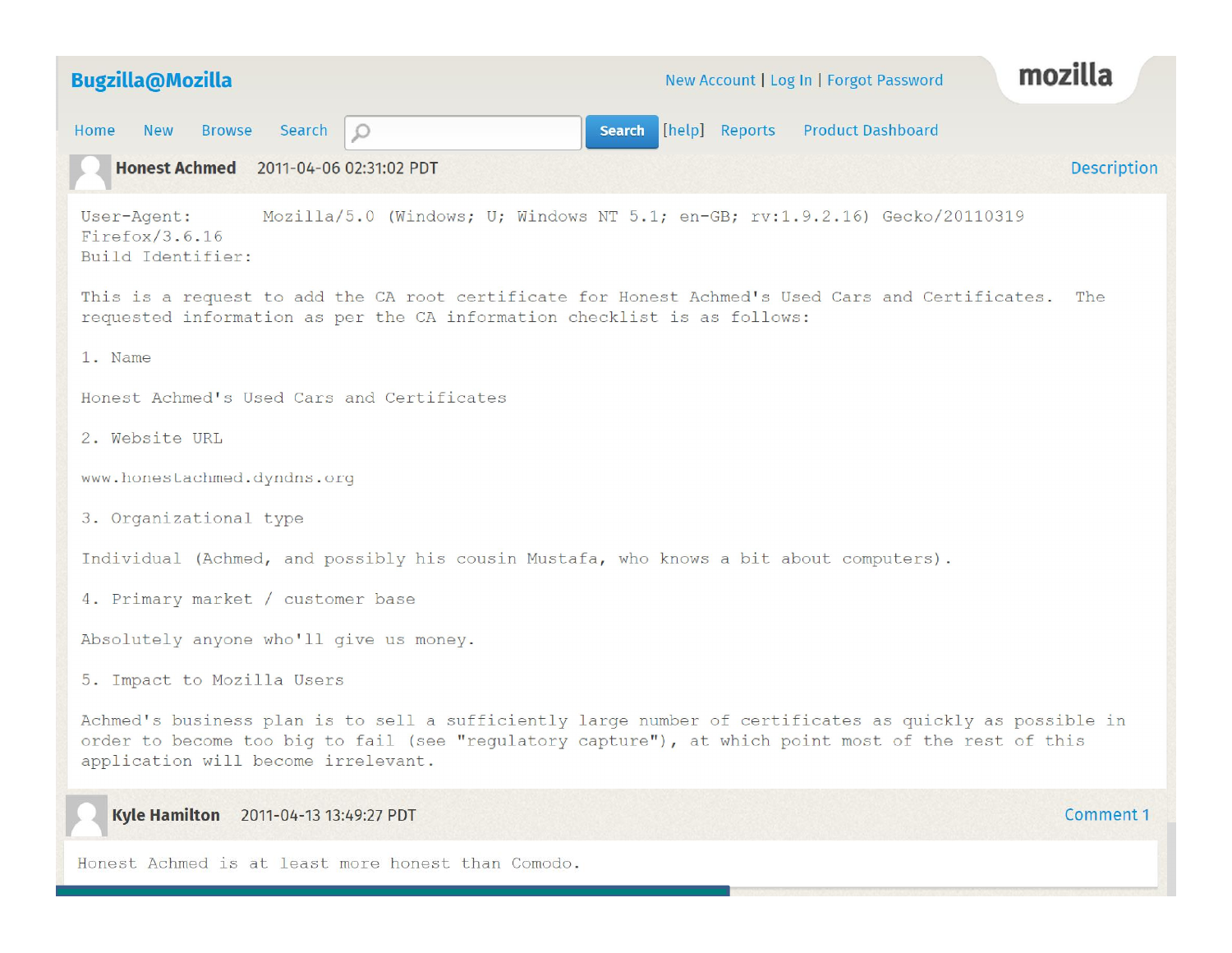## Issues with the CA model

- Each and every CA your system trusts can be evil (or at least – incompetent) and compromise everything
	- o CAs can be fooled into signing bad certificates
	- o Some CAs were compromised (DigiNotar)
	- o Some CAs are "evil"/forced into being evil (TurkSign, CNNIC)
	- o Even worse even when shown to be bad, some CAs were not removed (Comodo) because they were "too big to fail". More info
- The root cause
	- o The CA model was designed when the Internet was a very small and innocent place
	- o Designers of this system never imagined having to verify and issue 10M+ certificates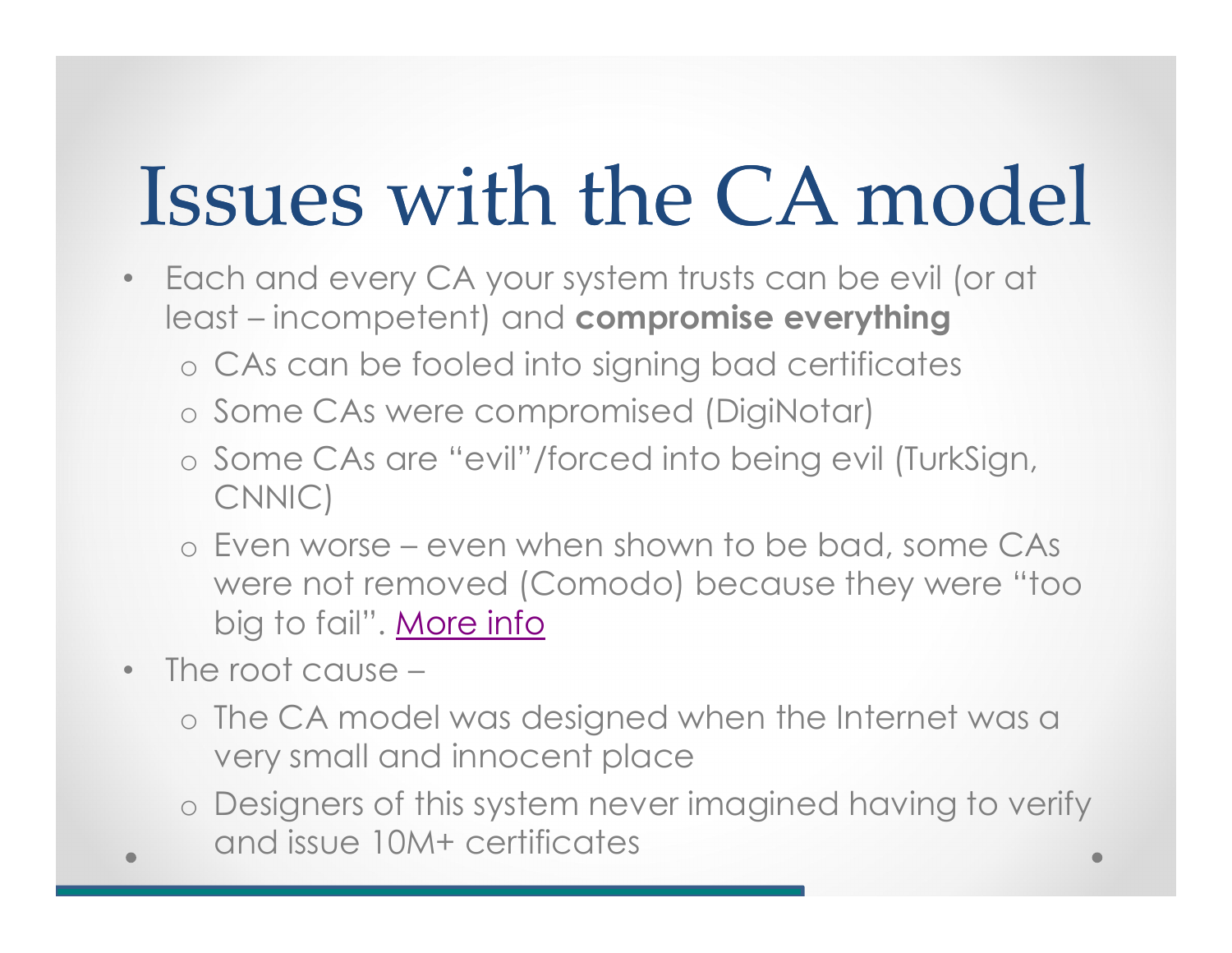## Fixing the CA model

- Certificate Pinning
	- o Storing a digest of the certificate inside the browser/application, and validation the otherwise trusted certificate yourself
	- o Very effective in preventing tampering, but can cause other issues (e.g.: availability)
- Signing restrictions
	- o Defining authoritative bodies for different domain suffixes to limit the effect of rogue bodies (i.e.: CNNIC can only sign for \*.cn)
- Certificate transparency
	- o Each CA publishes a list of all the certificates it has ever signed
	- o Only Certificates on that list are trusted
	- o Anyone can audit the published list, and any wrongdoings can result in removing trust from that CA
	- o Can prevent "back-room" signing (but not fix everything)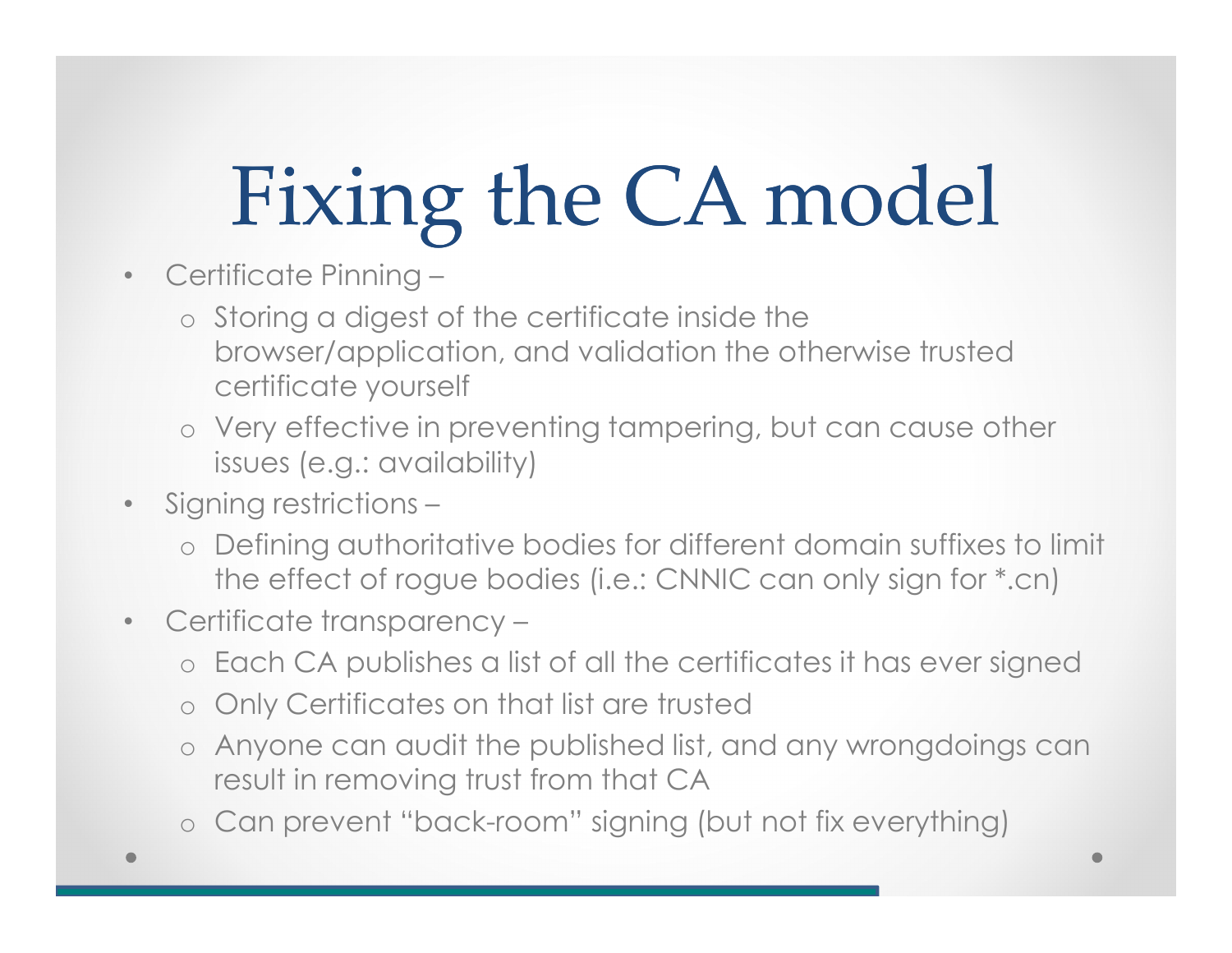#### Alternatives to the CA model

- DANE (DNS-based Authentication of Named Entities) –
	- o Relying on DNSSEC to solve the trust issue, which in turn means DNS zone controllers also control TLS authentication

#### • Web-of-trust model

- o Shifting trust to a continuum rather than a binary value
- o Users define a level of trust per peer, which make a weighted graph
- o End-to-end trust level is a product of all trust levels on the arcs of the best path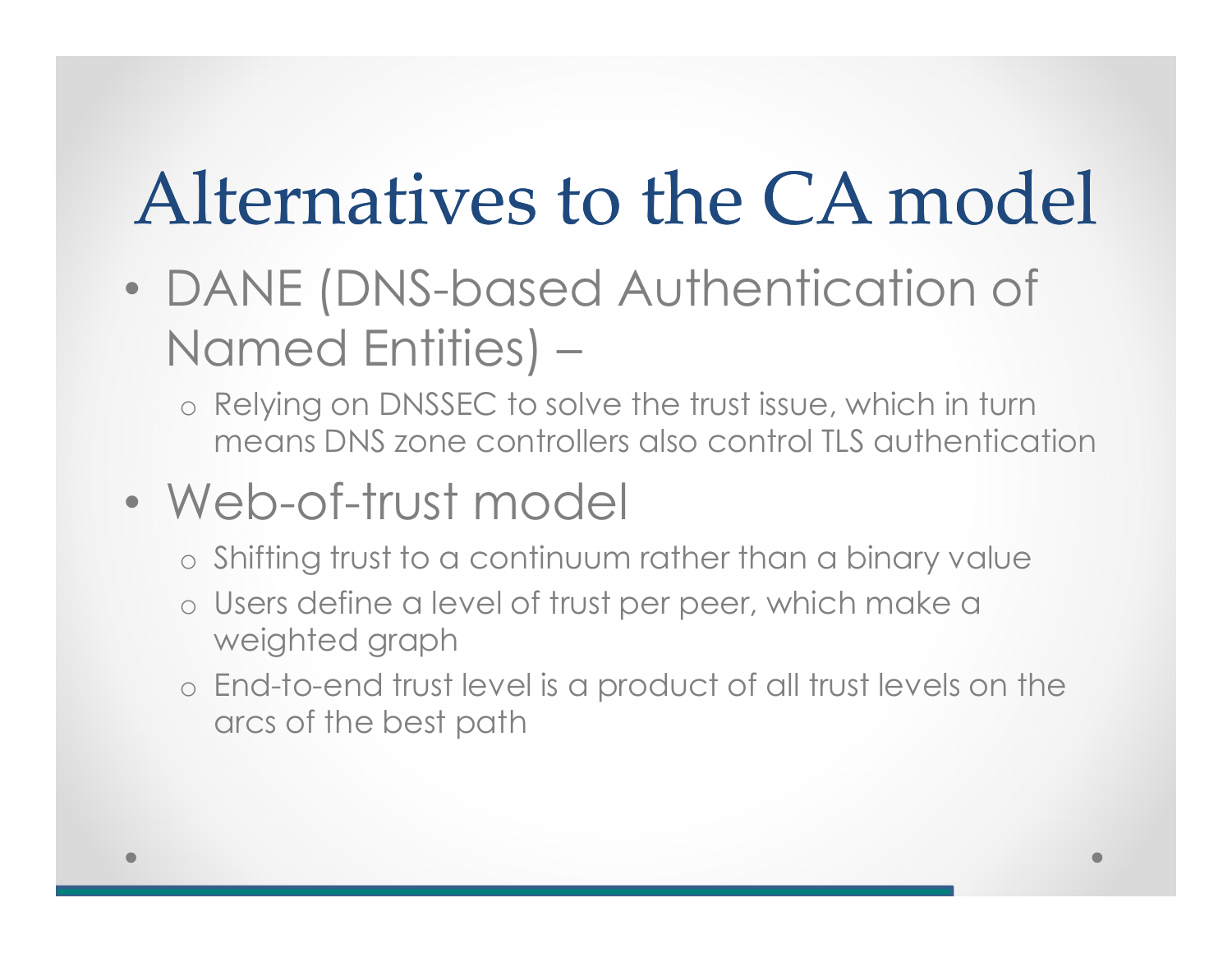#### **Certificates**

• Each domain (or HTTP origin) must have a certificate (X.509 ITU-T)

#### • Basic structure:

- o Version, Serial Number
- o Algorithm ID
- o Issuer
- o Validity Not Before & Not After dates
- o Subject (target)
- o Subject Public Key Info
	- Public Key Algorithm
	- Subject Public Key
- o Certificate Signature Algorithm
- o Certificate Signature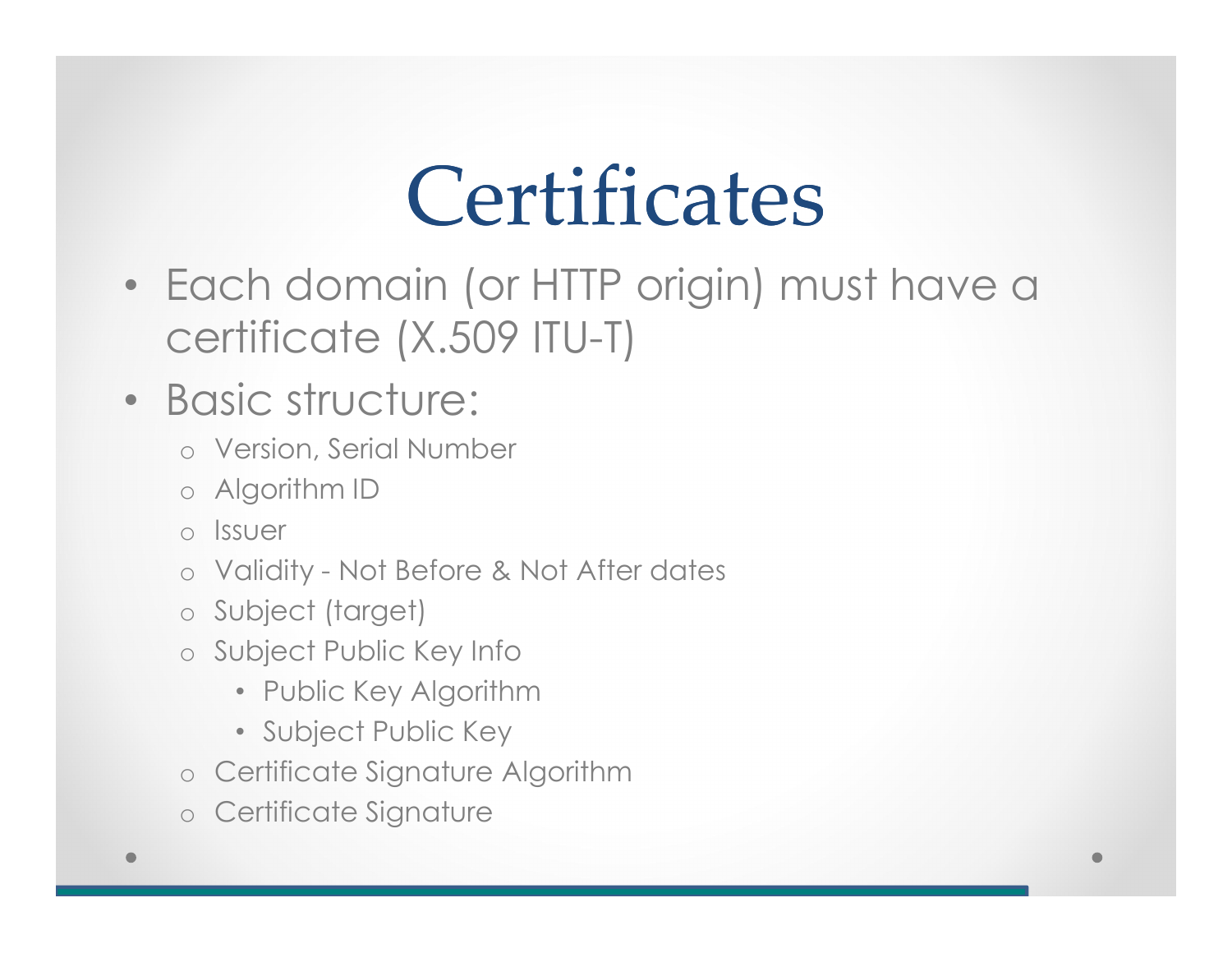### Certificate Lifetime

- On some occasions, the certificate must be invalidated earlier than expected (e.g.: after a server holding the private key is known to be compromised)
- This is done using a protocol known as OCSP (Online Certificate Status Protocol)
- Basically, when creating a new TLS connection, the client must communicate with a "OCSP Responder" for that CA to verify that the certificate is still valid
- The OCSP response is signed by the CA and and verified by the client